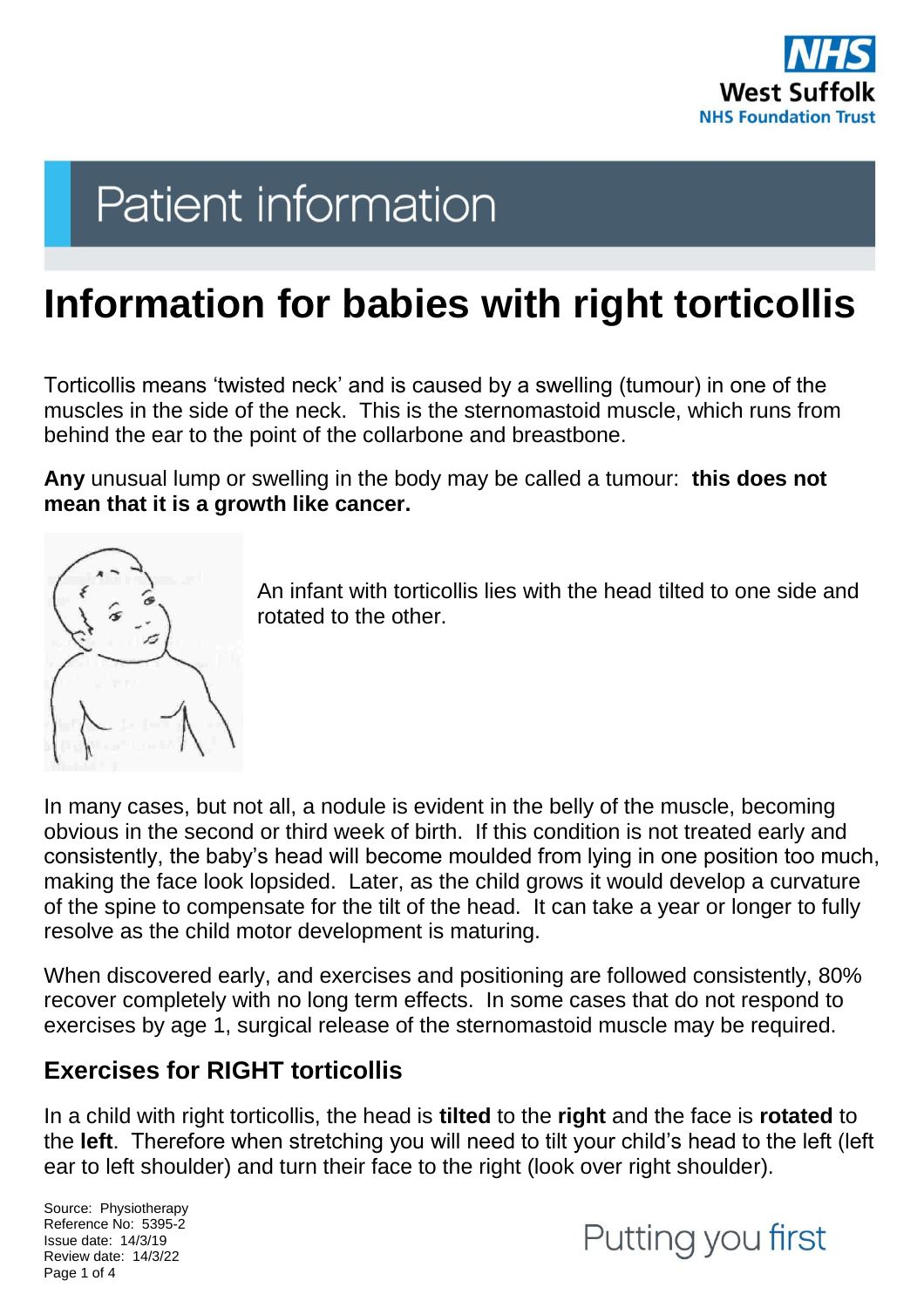The following exercises are best done with your child placed on the floor on their back. If you have help with the exercises, your assistant can stabilize the shoulders while you do the stretching exercises.

#### **Side bending**

Hold your child's RIGHT shoulder down with your LEFT hand. Place your RIGHT hand on top of the RIGHT side of your child's head and slowly bend their head towards their LEFT shoulder.

Hold for a count of 5

Repeat x 3





Place your RIGHT forearm against your child's LEFT shoulder, and cup your child's head with the same hand. Use your LEFT hand to hold your child's chin. Slowly rotate your child's face to their RIGHT.

Alternatively, roll your child onto the RIGHT side. Keep their interest with a toy or eye contact. Gently roll your child's body onto their back whilst keeping their head rotated to the RIGHT.

Hold for a count of 5

Repeat x 3

#### **Playing positions**

Place the child on their **tummy** with a small rolled up towel under their chest. Place toys so the child has to turn their face to the RIGHT. For a further stretch in this position, gently lift the child's legs and hips off the floor. Build up the time they spend on their tummy gradually.





#### **Do not put your child on their tummy to sleep**

**Rotation**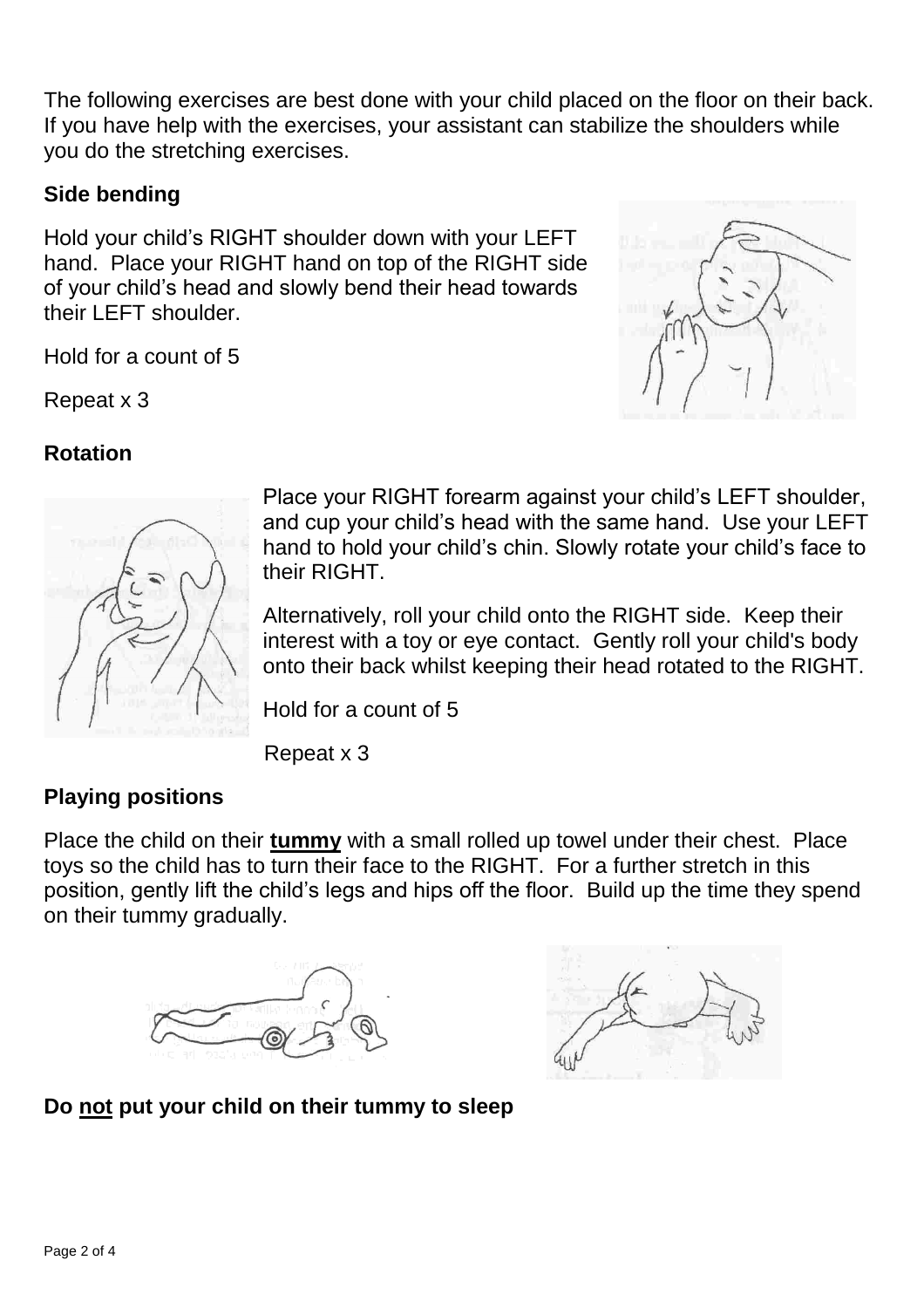

The position shown above is good for encouraging midline positioning of the head as well as interacting with your child.

Another useful play position is **side lying** which also facilitates midline head position.

When playing on their back you may need to use a rolled towel to maintain midline position of the head. Your physiotherapist will show you how to do this.



### **Carrying**

Hold the child facing away from you, in a side lying position, with the child's RIGHT ear resting against your RIGHT forearm. Place your LEFT arm between the child's legs and support the child's body.

# **Other advice**

- Hold toys so that your child has to look up and out to the RIGHT.
- Position your child in their cot so you approach them from the RIGHT.
- When holding your child across your shoulder, position them to face the RIGHT.
- When in their car seat, use a rolled up towel to correct their head position.
- Use a rolled towel for when the child is lying in their pram to correct the position of the head. Your physiotherapist will show you how to do this.

#### **DO NOT use the peanut pillow when the child is sleeping or unsupervised**

Encourage the child to lie on either side to gain the midline position of the head.